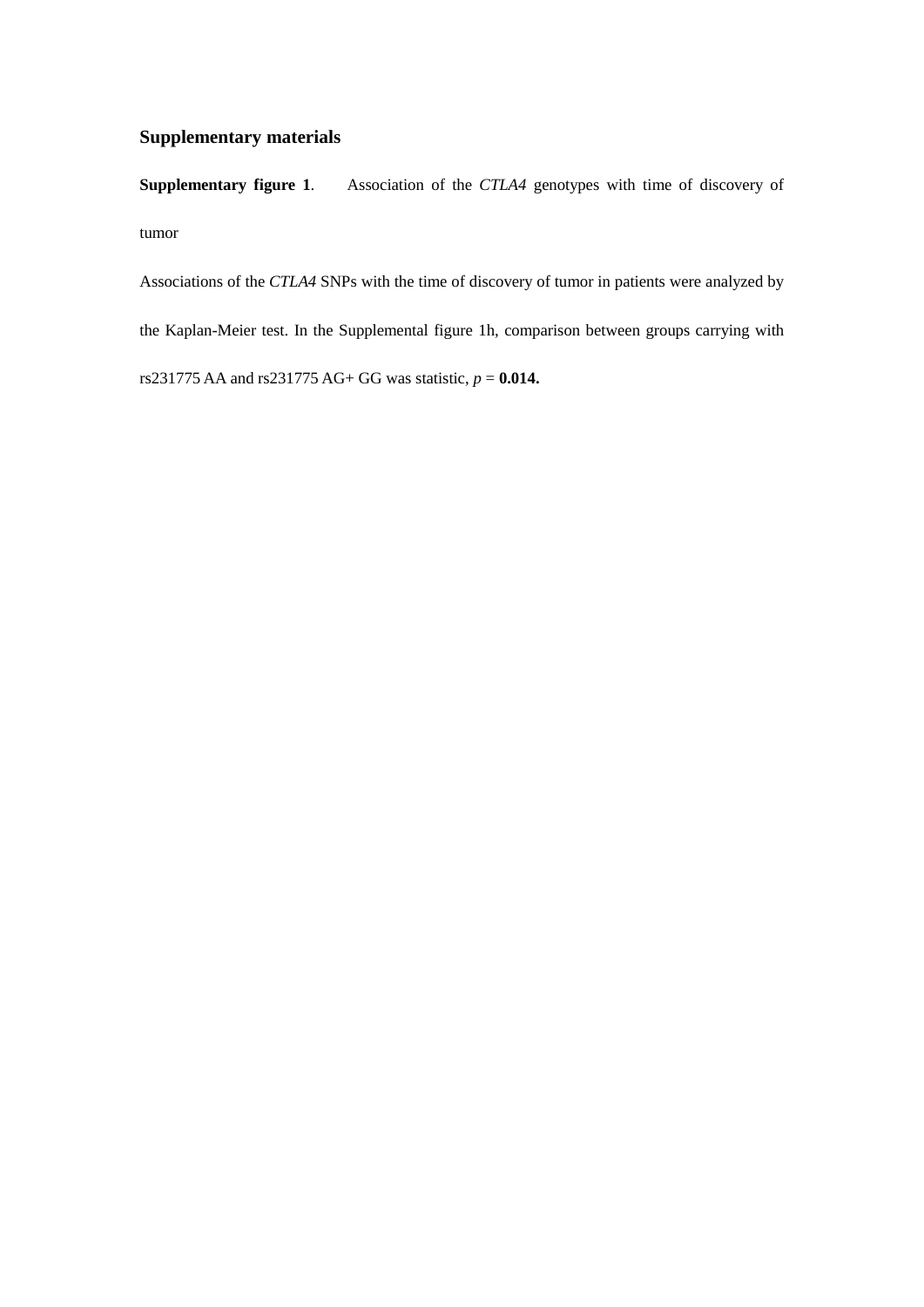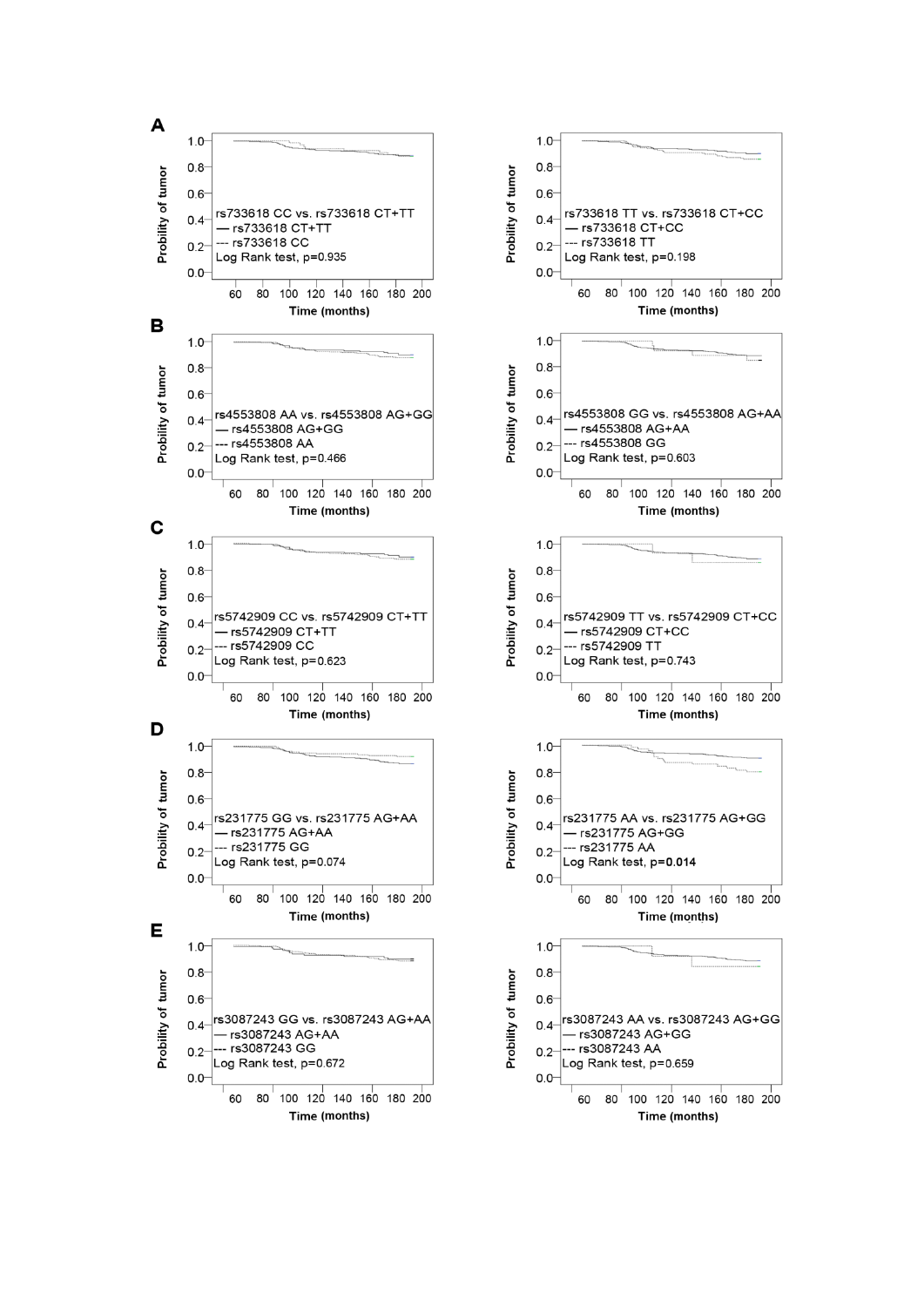|           |                                                    | <b>Patients</b> |       |           | <b>Patients</b> |       |           |
|-----------|----------------------------------------------------|-----------------|-------|-----------|-----------------|-------|-----------|
|           |                                                    | with            |       |           | with            |       |           |
| Locus     | Genotype                                           | tumor           |       | $p$ value | $non-tumor$     |       | $p$ value |
|           |                                                    | $(n=53)$        |       |           | $(n=411)$       |       |           |
|           |                                                    | $n$ (%)         |       |           | n (%)           |       |           |
| rs733618  | $\operatorname{TT}$                                | 23              | 0.504 | 0.477     | 141             | 1.975 | 0.159     |
|           | CT                                                 | 22              |       |           | 211             |       |           |
|           | CC                                                 | $\, 8$          |       |           | 59              |       |           |
| rs4553808 | AA                                                 | 36              | 2.755 | 0.096     | 258             | 1.485 | 0.222     |
|           | $\rm{AG}$                                          | 13              |       |           | 130             |       |           |
|           | GG                                                 | $\overline{4}$  |       |           | 23              |       |           |
| rs5742909 | CC                                                 | 36              | 0.076 | 0.781     | 265             | 1.023 | 0.311     |
|           | CT                                                 | 15              |       |           | 134             |       |           |
|           | $\ensuremath{\mathcal{T}}\ensuremath{\mathcal{T}}$ | $\sqrt{2}$      |       |           | 12              |       |           |
| rs231775  | GG                                                 | 12              | 0.021 | 0.882     | 145             | 2.531 | 0.111     |
|           | $\rm{AG}$                                          | $27\,$          |       |           | 211             |       |           |
|           | ${\rm AA}$                                         | 14              |       |           | 55              |       |           |
| rs3087243 | GG                                                 | 42              | 2.357 | 0.124     | 314             | 2.848 | 0.091     |
|           | $\rm{AG}$                                          | $\overline{9}$  |       |           | 86              |       |           |
|           | ${\rm AA}$                                         | $\sqrt{2}$      |       |           | $11\,$          |       |           |

**Supplementary table 1 Test of Hardy-Weinberg equilibrium in 5 locus of CTLA4 SNP**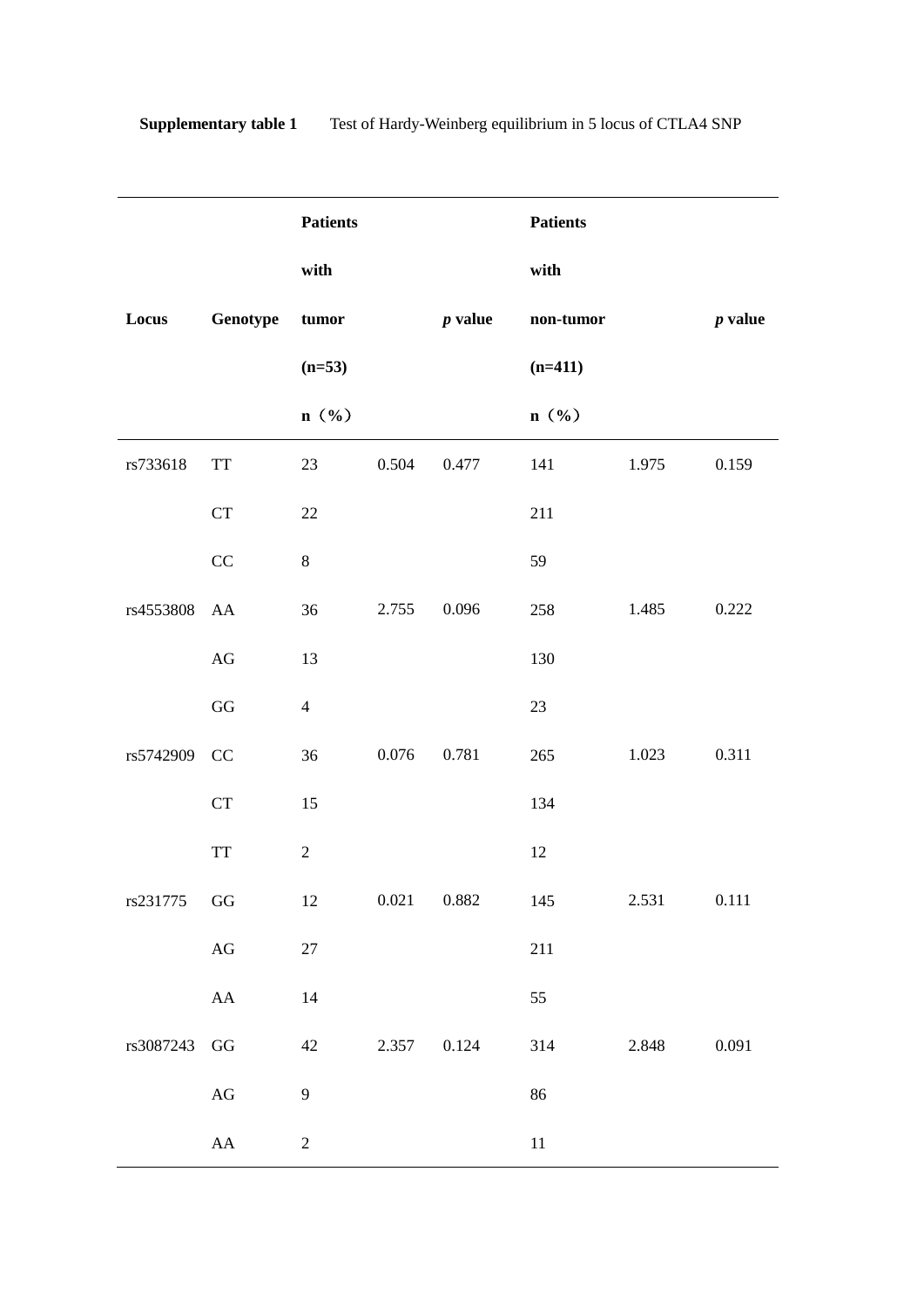| Locus        | Genotype       | Patients<br>with tumor<br>$(n=53)$<br>$n(\%)$ | Patients                         |       |                   |          |  |
|--------------|----------------|-----------------------------------------------|----------------------------------|-------|-------------------|----------|--|
|              |                |                                               | with                             |       |                   |          |  |
|              |                |                                               | non-tumor                        | Model | OR (95% CI)       | p value  |  |
|              |                |                                               | $(n=411)$                        |       |                   |          |  |
|              |                |                                               | $n(\%)$                          |       |                   |          |  |
|              |                |                                               |                                  |       | 1.061             |          |  |
| rs733618     | TT             | 23 (43.40)                                    | 141 (34.31) Dominant             |       | $(0.476 - 2.363)$ | 0.837    |  |
|              |                |                                               |                                  |       | 1.468             |          |  |
|              | CT             |                                               | 22 (41.51) 211 (51.34) Recessive |       | $(0.822 - 2.622)$ | 0.222    |  |
|              | $\cal CC$      | $8(15.09)$ $59(14.35)$                        |                                  |       |                   |          |  |
|              |                |                                               |                                  |       | 1.377             |          |  |
| rs4553808 AA |                | 36 (67.92)                                    | 258 (62.77) Dominant             |       | $(0.457 - 4.148)$ | 0.568    |  |
|              |                |                                               |                                  |       | 1.256             |          |  |
|              | AG             | 13(24.53)                                     | $130(31.63)$ Recessive           |       | $(0.682 - 2.312)$ | 0.545    |  |
|              | $G\mathcal{G}$ | 4(7.55)                                       | 23(5.60)                         |       |                   |          |  |
|              |                |                                               |                                  |       | 1.304             |          |  |
| rs5742909 CC |                |                                               | 36 (67.92) 265 (64.48) Dominant  |       | $(0.284 - 5.992)$ | 0.732    |  |
|              |                |                                               |                                  |       | 1.167             |          |  |
|              | CT             |                                               | 15 (28.30) 134 (32.60) Recessive |       | $(0.633 - 2.150)$ | 0.650    |  |
|              | $T\!T$         | 2(3.77)                                       | 12(2.92)                         |       |                   |          |  |
| rs231775     | GG             | 12(22.64)                                     | 145 (35.28) Dominant             |       | 2.324             | $0.012*$ |  |
|              |                |                                               |                                  |       |                   |          |  |

**Supplementary table 2** The genotype distribution of the *CTLA4* polymorphisms in patients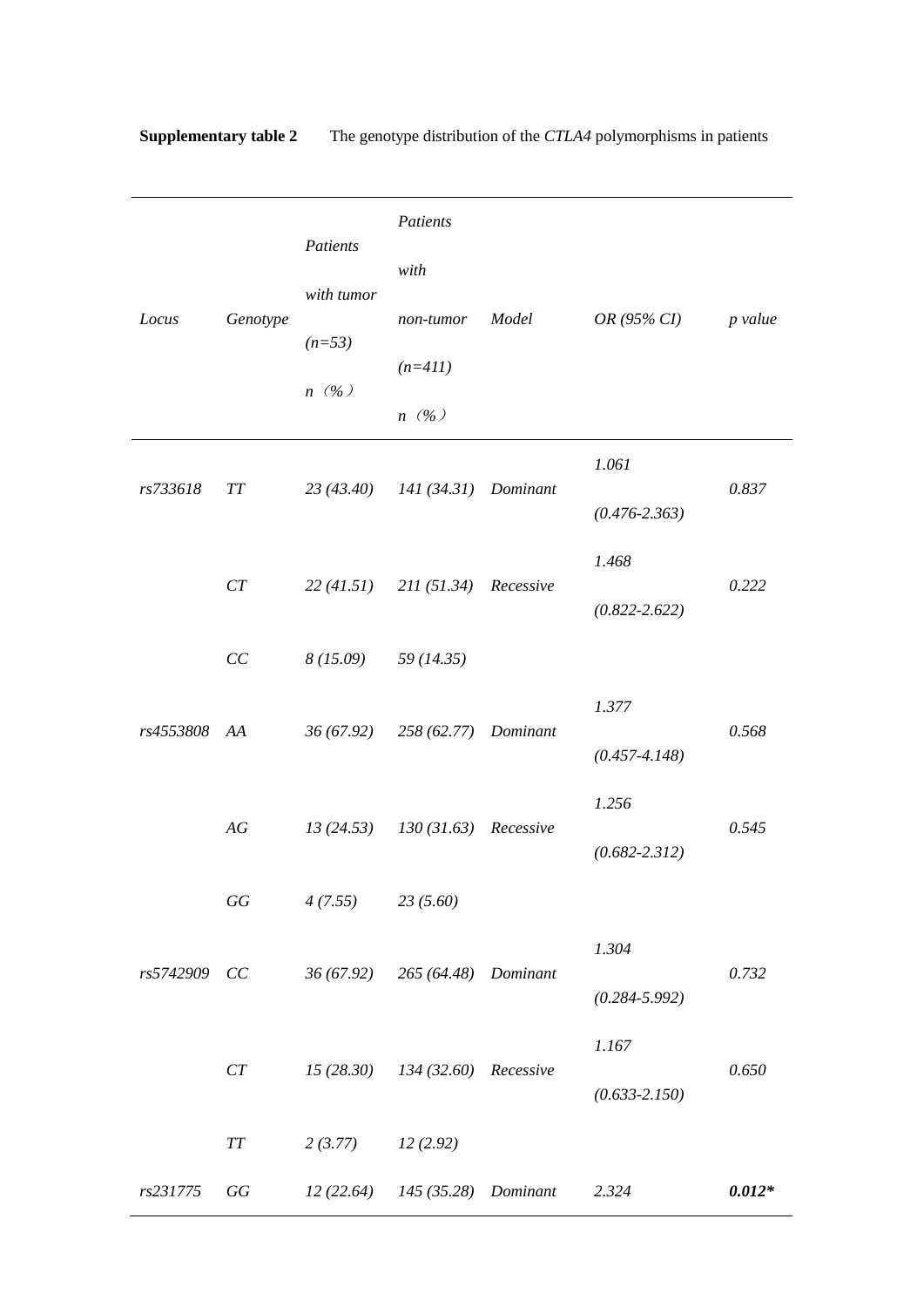|           |    |                                  |                                 |           | $(1.185 - 4.556)$ |       |
|-----------|----|----------------------------------|---------------------------------|-----------|-------------------|-------|
|           |    |                                  |                                 |           | 0.537             |       |
|           | AG | 27 (50.94) 211 (51.34) Recessive |                                 |           | $(0.274 - 1.054)$ | 0.089 |
|           | AA | $14(26.42)$ 55 (13.38)           |                                 |           |                   |       |
|           | GG |                                  | 42 (79.25) 314 (76.16) Dominant |           | 1.180             | 0.732 |
| rs3087243 |    |                                  |                                 |           | $(0.585 - 2.380)$ |       |
|           | AG | 9(16.99)                         | 86 (20.92)                      | Recessive | 1.426             | 1.426 |
|           |    |                                  |                                 |           | $(0.307 - 6.616)$ |       |
|           | AA | 2(3.77)                          | 11(2.92)                        |           |                   |       |

OR: odds ratio, CI: confidence intervals, \*Bonferroni-adjusted *p* **=0.06**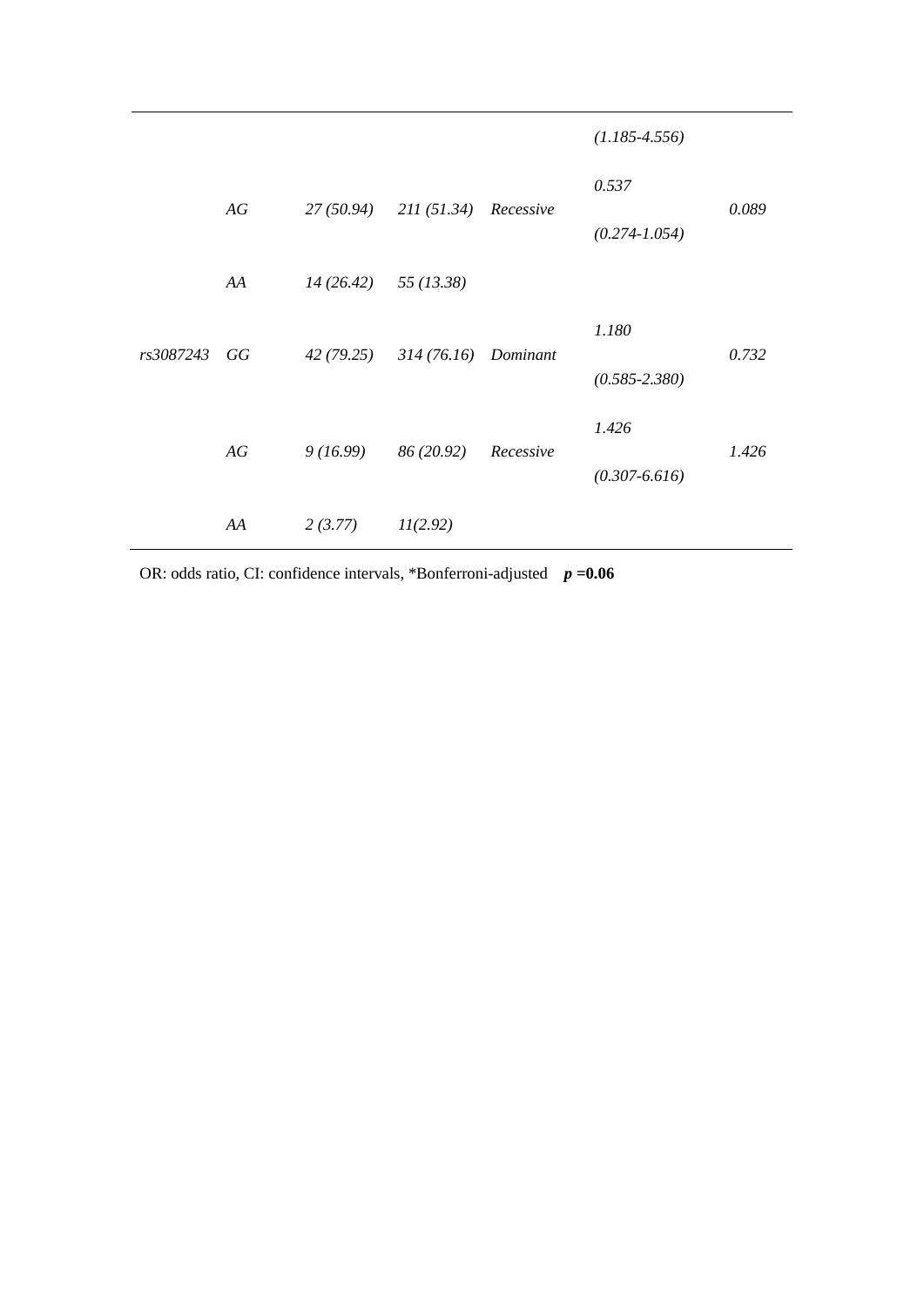|           |               | Patients  | with | patients with |                        |           |  |
|-----------|---------------|-----------|------|---------------|------------------------|-----------|--|
| Locus     | Allele        | tumor     |      | non-tumor     |                        | $p$ value |  |
|           |               | $(n=106)$ |      | $(n=822)$     | OR (95% CI)            |           |  |
|           |               | $n(\%)$   |      | $n(\%)$       |                        |           |  |
| rs733618  | $\mathbf T$   | 68(64.15) |      | 493(59.98)    | $0.837(0.550-1.275)$   | 0.408     |  |
|           | $\mathcal{C}$ | 38(35.85) |      | 329(40.02)    |                        |           |  |
| rs4553808 | $\mathbf{A}$  | 85(80.19) |      | 646(78.59)    | $1.103(0.665-1.829)$   | 0.705     |  |
|           | $\mathbf G$   | 21(19.81) |      | 176(21.41)    |                        |           |  |
| rs5742909 | $\mathbf T$   | 87(82.07) |      | 664(80.78)    | $1.090(0.644 - 1.843)$ | 0.749     |  |
|           | $\mathcal{C}$ | 19(17.93) |      | 158(19.22)    |                        |           |  |
| rs231775  | G             | 51(48.11) |      | 501(60.95)    | $0.594(0.396 - 0.892)$ | $0.011*$  |  |
|           | $\mathbf{A}$  | 55(51.89) |      | 321(39.05)    |                        |           |  |
| rs3087243 | $\mathbf G$   | 93(87.74) |      | 714(86.86)    | $1.082(0.585 - 2.001)$ | 0.801     |  |
|           | $\mathbf{A}$  | 13(12.26) |      | 108(13.14)    |                        |           |  |

**Supplementary table 3** The allele distribution of *CTLA4* polymorphisms in patients

OR: odds ratio, CI: confidence intervals

**\*** Bonferroni-adjusted *p* **=0.055**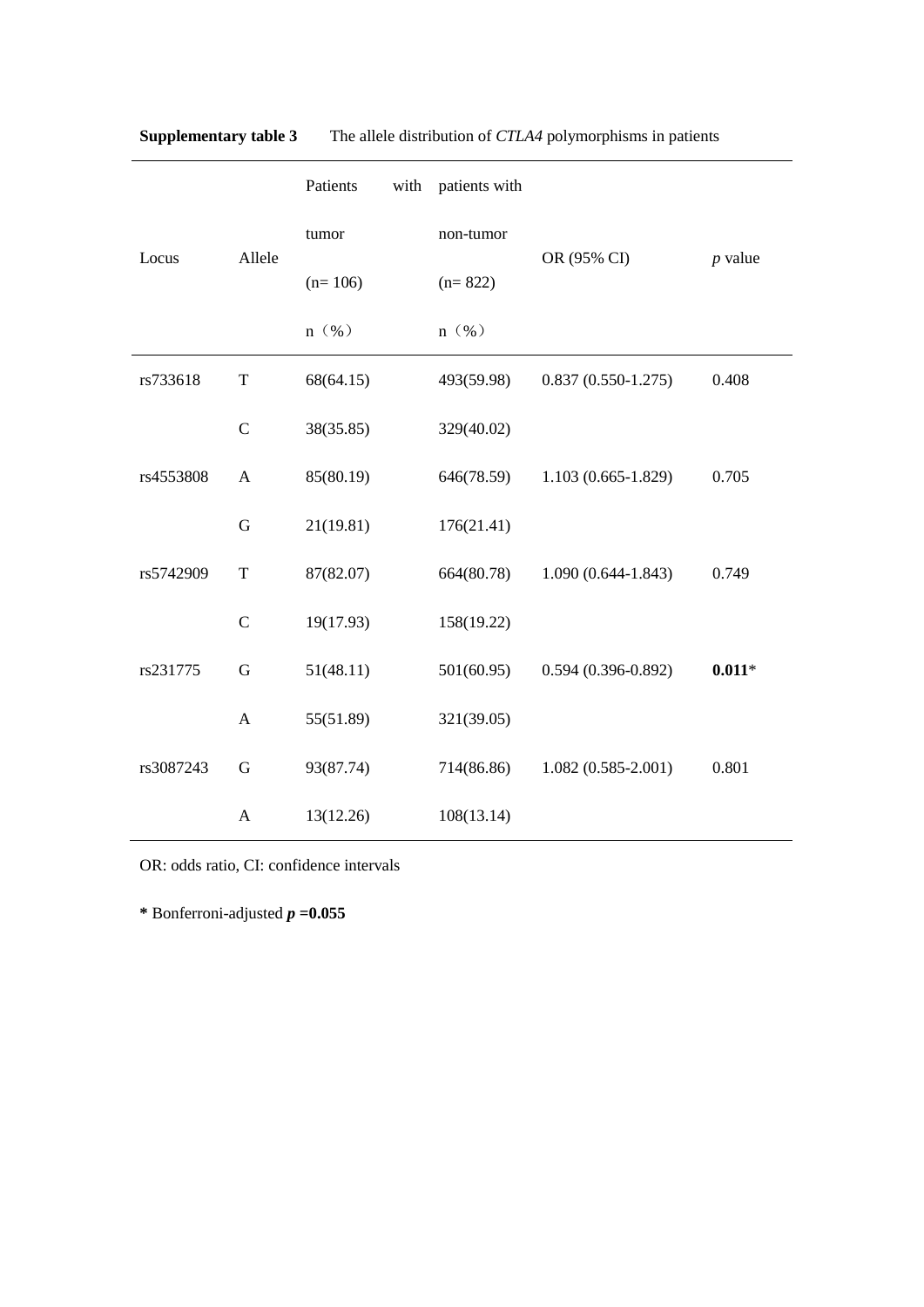| <b>Variables</b>               | Multivariable analysis |                     |           |  |  |  |  |
|--------------------------------|------------------------|---------------------|-----------|--|--|--|--|
|                                | $tumor(n=53)$          | Non-tumor $(n=411)$ | $p$ value |  |  |  |  |
| Mean age±SD                    | $40.72 \pm 9.47$       | $40.18 \pm 10.10$   | 0.712     |  |  |  |  |
| Sex                            |                        |                     |           |  |  |  |  |
| Male/Female                    | 35/18                  | 253/158             | 0.528     |  |  |  |  |
| Primary diseases               |                        |                     |           |  |  |  |  |
| Chronic glomerulonephritis     | 47                     | 377                 | 0.458     |  |  |  |  |
| Polycystic<br>kidney           | $\mathbf{1}$           | 17                  | 0.426     |  |  |  |  |
| Pyelonephophritis              | $\overline{2}$         | 14                  | 0.891     |  |  |  |  |
| Aristolochic acid nephropathy  | 3                      | 3                   | 0.003     |  |  |  |  |
| Dialysis time $( \geq 3$ year) | 23                     | 193                 | 0.625     |  |  |  |  |
| Number of HLA -mismatch        | $2.57 \pm 1.029$       | $2.47 \pm 0.806$    | 0.429     |  |  |  |  |
| Real transplantation           |                        |                     | 0.701     |  |  |  |  |
| lived /cadaver                 | 5/48                   | 46/365              |           |  |  |  |  |
| Antibody induction therapy     | 17                     | 140                 | 0.774     |  |  |  |  |
| Immunosuppressive regiment     |                        |                     | 0.770     |  |  |  |  |
| CsA+MMF+Pred                   | 34                     | 272                 |           |  |  |  |  |
| TAC + MMF+Pred                 | 19                     | 139                 |           |  |  |  |  |
| <b>Blood</b> transfusion       | 5                      | 52                  | 0.503     |  |  |  |  |
| Rejection                      |                        |                     | 0.119     |  |  |  |  |
| AR/non-AR                      | 11/42                  | 53/358              |           |  |  |  |  |

**Supplementary table 4** Association between tumor and several risk factors